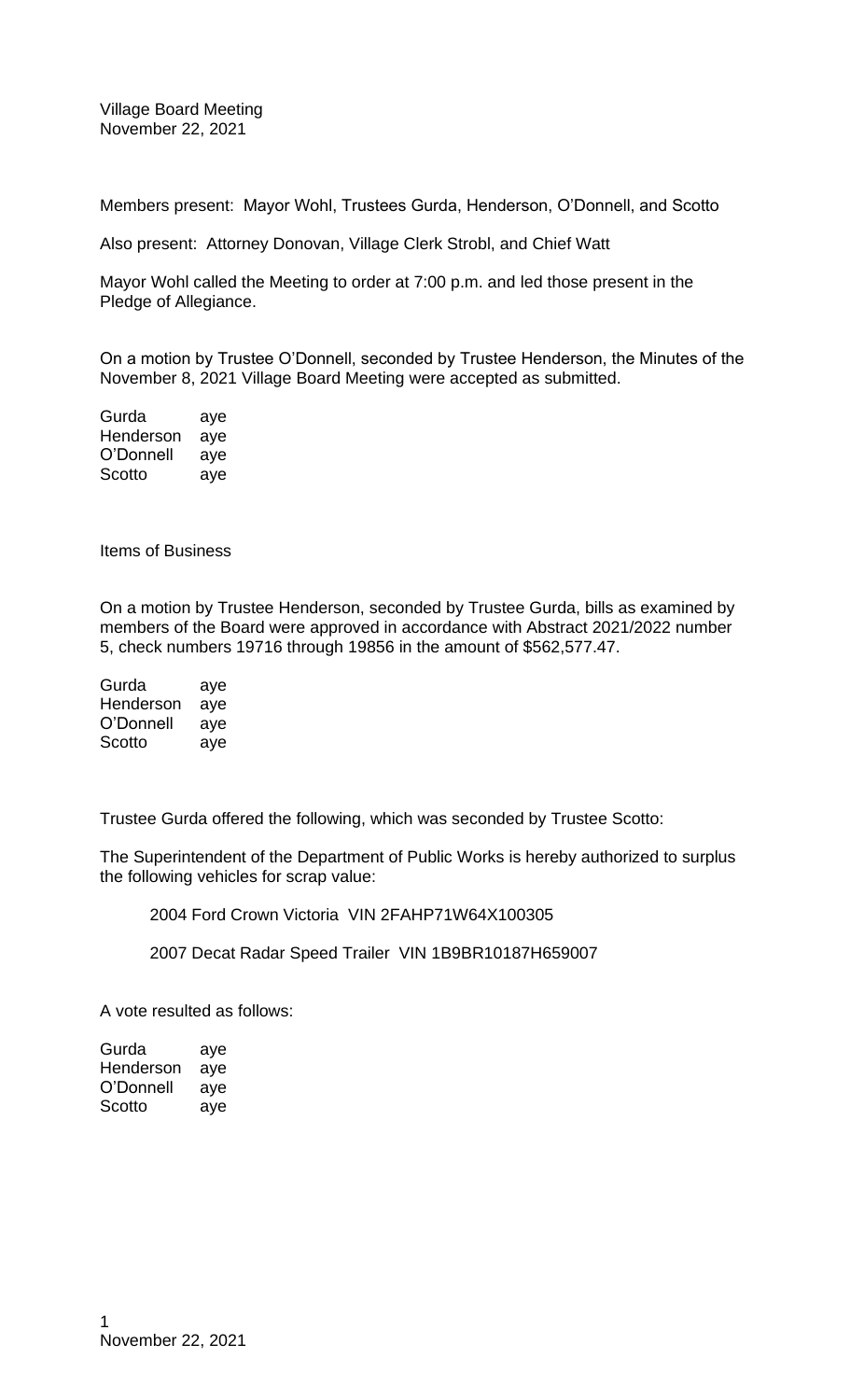# RESOLUTION AUTHORIZING THE VILLAGE OF GOSHEN TO FUND THE WATER TREATMENT PLANT FILTRATION UPGRADE PROJECT PURSUANT TO THE REQUIREMENTS OF AN AGREEMENT WITH THE NYS ENVIRONMENTAL FACILITIES CORPORATION (EFC)

# VILLAGE OF GOSHEN VILLAGE BOARD

The following was moved by Trustee Scotto, and seconded by Trustee Henderson:

**WHEREAS**, the Village of Goshen will have submitted a Water Infrastructure Improvement Act (WIIA) funding application on or before November 22, 2021 requesting grant funding in the amount of \$3,000,000 for the replacement of filter units and other ancillary equipment at the water treatment plant; and

**WHEREAS**, it is desirable and in the public interest that the Village of Goshen participate in the aforesaid WIIA funding program; and

**WHEREAS**, the WIIA program funds the lesser of \$3,000,000 or 60% of net eligible project costs for drinking water projects such as the replacement of filter units; and

**WHEREAS**, the WIIA program requires that the Village develop a Plan of Finance appropriating funding for the remaining portion of the project costs; and

**WHEREAS**, the Village Mayor is the Chief Fiscal Officer for the Village of Goshen and has the authority to make expenditures on behalf of the Village;

# **NOW, THEREFORE, BE IT:**

**RESOLVED** that the Village of Goshen authorizes the Village Mayor to sign the funding agreement with NYS Environmental Facilities Corporation (EFC) and any associated documents and authorizes and appropriates a minimum 40% of the project costs for the replacement of filter units. The source of these funds shall be Water District funds and/or bonds should additional financing be necessary. The maximum local contribution shall not exceed \$3,120,840 based upon a total estimated maximum project cost of \$6,120,840.

| <b>Trustee Gurda</b>     | aye |
|--------------------------|-----|
| <b>Trustee Henderson</b> | aye |
| Trustee O'Donnell        | aye |
| <b>Trustee Scotto</b>    | aye |

# RESOLUTION CLASSIFYING GOSHEN WATER TREATMENT PLANT FILTRATION UPGRADE PROJECT AS A TYPE II ACTION PURSUANT TO STATE ENVIRONMENTAL QUALITY REVIEW ACT (SEQRA) SECTION 617.5 SUBDIVISION C

#### VILLAGE OF GOSHEN VILLAGE BOARD

The following was moved by Trustee Gurda, and seconded by Trustee O'Donnell:

**WHEREAS,** the Village of Goshen proposes to upgrade the filtration at the water treatment plant; and

**WHEREAS**, Title 6 of the New York Code of Rules and Regulations (6 NYCRR) Section 617.5 under the State Environmental Quality Review Act (SEQRA) provides that certain actions identified in subdivision (c) of that section are not subject to environmental review under the Environmental Conservation Law;